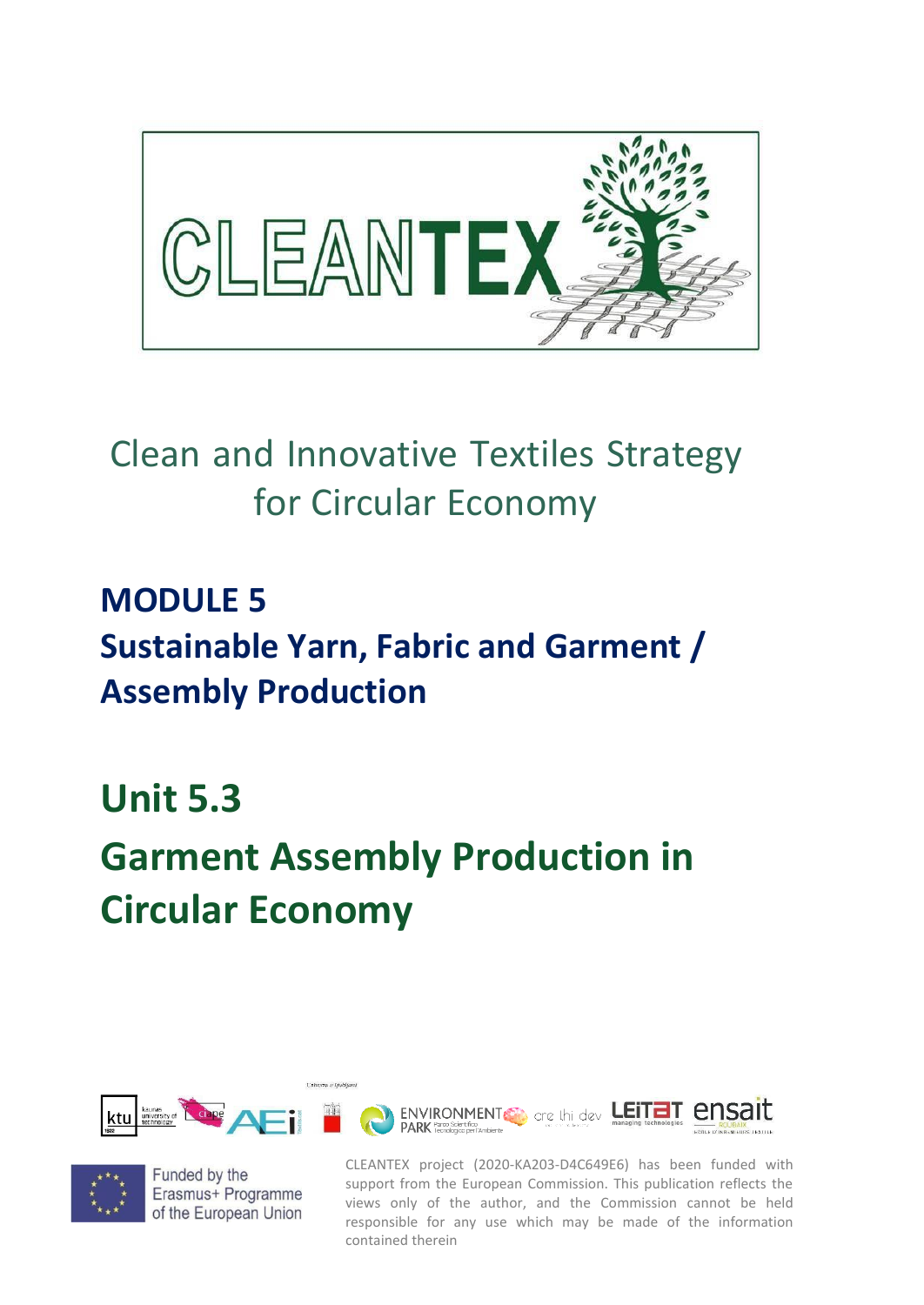In this lecture the contemporary processes for sustainable garment assembly production, zero waste garment and non-garment manufacturing, eco labeling of garment and non-garment products and innovative concepts of profitable circular opportunities in the clothing sector are presented.

Companies in the garment and non-garment sector have to deal with how to survive in a global marketplace of rapid change and high expectations. Possible solutions include transforming conventional manufacturing, where processes should be changed to a flexible production system capable of delivering orders to customers as early as possible. Technology trends offer interesting opportunities, i.e. Big Data combined with production automation and product technology innovations has the potential to make manufacturing more precise, but also more local and sustainable. Advanced technologies increase operational efficiency through improved product planning and production processes. Potential benefits therefore include increased speed, shorter delivery times, and lower costs than currently, as shipping times are shortened and inventories are reduced.

When it comes to improving sustainability in the garment industry, manufacturers need to change the way garments are designed and produced, shipped, purchased, used, and recycled. The trends in the garment industry can be briefly summarized as follows: customization, digitization, digital printing and new challenges with digital microfactories. The new business model of "personalized" production, through the influence of Industry 4.0, promotes sustainable aspects by reducing energy consumption and the use of chemicals and decreasing the amount of textile waste. With the modern IT, which networks the entire production process, and through the use of 3D visualization and AV technologies, as well as the involvement of the customer in the product design phase, it is possible to fulfill a personalized order in the shortest possible time.

Manufacturers of machines for garment and other assembly production are trying to develop userfriendly machines and replace labor with automation. The bottleneck in production is still sewing, which is only partially digitized, although the level of automation is high in the initial stages of product design and development and in cutting. The choice of joining method (assembly), the number of joints, and the selection of materials used in the joints affect the time and energy required to disassemble a product into its component parts for recycling.

Nowadays, stitch-free seaming technologies are widely used in functional and sports garments for active use, such as running or cycling clothes. Stitch-free garments claim to be 15% less in weight than sewn garments because there is less overlapping material and no sewing thread in a welded seam. Less overlap also means that seamless garments can be sewn faster and even produce less fabric waste. Welding is the thermal joining and sealing of seams in thermoplastic textile materials without adhesives, chemical binders, staples, needle or thread. Stitch-free technology can take the form of either welding or bonding, which are two different concepts. *Welding fabrics* - parts of only synthetic fabrics are joined together by heat and pressure, either directly or with the application of a tape. *Bonding fabrics*- can be performed on any type of fabric by placing a heat-activated material (adhesive) between the fabrics.

Materials suitable for welding processing include 100 % synthetics and synthetic blends containing 35- 50 % of non-synthetic fibers. Talking about welding parameters means defining: pressure, speed and temperature. Various methods of heat generation are used. Normally, each heating system can be used instead of the other. The speed isthe amount of time that heat is applied to the thermoplastic material. This is controlled by the rate at which the material passes through the system. Pressure is used to compress the heated thermoplastic materials during the welding process to create the molecular bond between two or more surfaces. Welding with ultrasonic technology is probably the most diverse from other welding types. This technology uses ultrasonic energy.

Digital Microfactory is a small, highly automated, flexible and technologically advanced production facility that has a wide range of process capabilities. It requires less floor space compared to traditional large factories, and the factory's energy and raw material consumption is also lower, resulting in less waste and less emissions. In addition, microfactories also reduce labor costs because the factory is highly automated using artificial intelligence and robotics. It is are usually located in close proximity to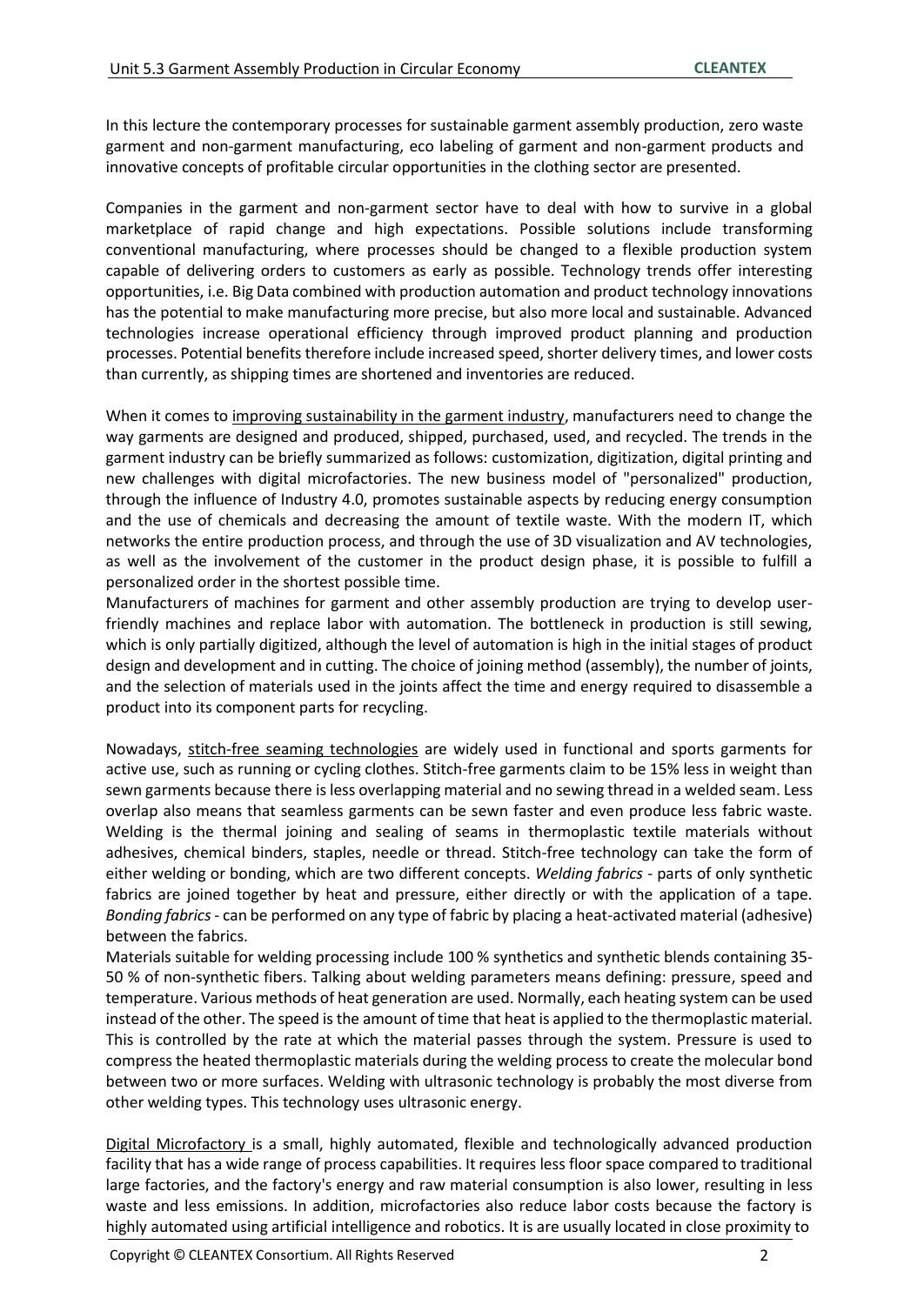the customer and thus eliminating the need for a costly distribution network. Another aspect is that products manufactured in mass production are standard products, and any change in product design drives up costs significantly. In a typical microfactory, a change in product design can be made at almost no additional cost. Some of the microfactories in the garment industry even make each piece to the customer'sspecifications. Another difference lies in the sales strategy. In the traditional manufacturing model, products are first produced in large quantities and then brought to market through varioussales channels. In the microfactory concept, products are manufactured only after a confirmed order from the customer. One of the suppliers of equipment for garment microfactory is Gerber Technology with the Fashion Tech Platform for customization/personalization on-demant production solutions.

"Industry 4.0" or "Industrial Internet of Things" (IIoT), integrates new IT concepts, including Cyber-Physical Systems (CPS), Internet of Things (IoT) and Big Data. These developments offer a solution to the future problem of labor shortages and to minimizing human impact at all stages of production to increase productivity.

- *The key features of Industry 4.0 are*: CPS (Cyber Phisical Systems) are able to communicate with each other and with humans in real time through the use of IoT and Internet of Services; Virtualization: sensor data is connected via simulation models in a virtual environment; Autonomous management: CPS makes its own decisions by determining the optimal decisions based on the Big Data collected and processed; Real-time management: collecting and processing data in real time using distributed processing and Big Data approaches; Internet of Services: Cyber-physical systems provide their services to humans and other systems through the Internet of Services; Modular structure: Providing a modular structure to adapt to rapidly changing requirements.
- *The key benefits of Industry 4.0 in garment production are*: Flexibility, higher quality, productivity and scalability, control and transparency, lower operating costs and delivery times, customer satisfaction, customization.
- *The main challenges of Industry 4.0 in garment production are:* high investment costs, security of digital data, technical challenges, lack of global standards, need for highly skilled jobs.

Fairtrade garment production - globalization and mass production aimed at making more profit can harm factory workers and other weak members of the supply chain. That's why it's important to talk about Fairtrade. Fair trade establishes guidelines for the production of clothing that limit the basic model of free trade and focus on the following: the environmental sustainability of production, the promotion of sustainable materials, improving working and living conditions for workers, focus on the quality of garment production with longer delivery times, refers to a brand or individual product that has been certified and labelled by an independent organization.

The World Fair Trade Organization (WFTO) has established 10 principles that member companies should follow: Support producers with uncertain economic situations so they can become selfsufficient; Transparency and accountability for all partners; Fair trade practices must extend throughout the supply chain; Fair payment - fair prices and fair distribution of profits; Ensure there is no child labor; Ensure there is no discrimination; Ensure good working conditions; Support marginalized workers to improve their skills; Promote ethical trade; Respect for the environment.

Zero-waste garment and non-garment manufacturing - refers to a product or process that produces no waste materials. The term can be applied to many different industries and can encompass a "way of life." In the fashion industry, a Zero Waste garment is systematically designed to avoid and eliminate waste so that no textiles need to be disposed of. The concept of Zero Waste means that everything is reused and nothing is thrown away.

The circular economy has the potential to transform the way businesses operate and resourceintensive industries like fashion. In the fashion and textile industry, there are two types of waste generated in the production process. First, there is waste produced by the industry during the production process, such as chemical residues and leftover materials. Second, there is waste produced by consumers through the consumption process. Zero-waste fashion is about avoiding the residual textile waste or fabric remnants that are produced during the garment cutting process or are known to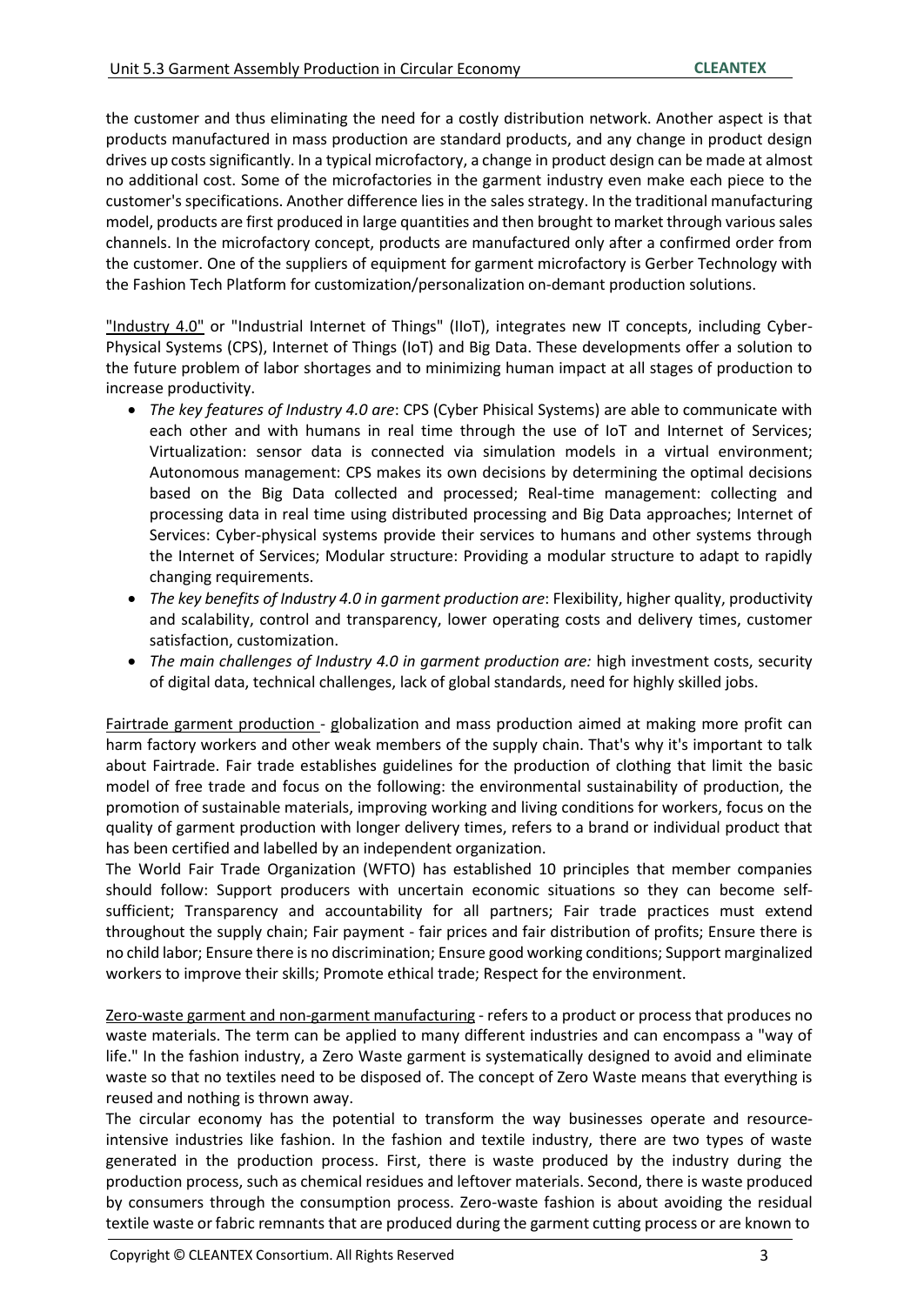be waste before consumption.

The criteria for a zero-waste garment should ideally include: Visual appearance - it is important that a ZW garment is visually appealing to the consumer; Garment fit - a ZW garment should have an appropriate fit and size; Cost - the cost of a ZW garment should be appropriately calculated and it should not increase manufacturing costs through complicated cuts; Sustainability - the properties of the material used to make a ZW garment should be durable, visually long-lasting, and ideally use sustainable fiber types; Manufacturability - the ability to custom or mass production of ZW garments.

In zero waste design, the pieces of pattern of a design are assembled so that no fabric is wasted in the cutting process. The spaces between the pattern pieces are eliminated. Pattern pieces are designed to interlock like puzzle pieces, or fabric leftovers are creatively used for embellishments, bias tape and the like. Designers also create shapes by removing fabric leftovers. In doing so, they usually start with a flat piece and then cut it with a series of strategic holes that allow the fabric to be twisted or lined into itself, often creating garments that can be worn in more than one way.

Although it has only recently become popular as a response to fast fashion, zero-waste design has been around for centuries. It can be found in many traditional garments, such as the Japanese kimono and the Indian sari. Back then, fabric was expensive and people minimized waste to get as much fabric as possible. Design elements often included gussets, minimal armholes, rectangular sleeves or pants, and garments were cut to fit the length and width of the available fabric.

Eco-labelling is a voluntary method of certifying and labelling environmental performance that is practised worldwide. An eco-label identifies products orservices that are proven to be environmentally beneficial within a specific category. Eco-labelling aims to promote products that have a lower environmental impact throughout their life cycle and to encourage consumers to change their consumption patterns and use resources and energy more wisely as part of efforts to achieve sustainable development. Eco-labels may be awarded by a private or public body.

An eco-label provides concise information about environmentally related product qualities. It allows consumers to identify products that are environmentally safe, made from environmentally friendly materials, and do not contain chemicals that are harmful to the user. Certifications, such as eco-labels, play an important role in providing retailers and end consumers with credible assurance that products meet social, ecological, and environmental standards.

There are many positive attributes associated with eco-labels, but there are also negative consequences when such labels are used as barriers to trade.

There are three types of eco-labels awarded by the International Standards Organization (ISO), according to the specification of preferential principles and procedures:

- *Type I* is awarded by third-party programs authorizing the use of eco-labels on products that indicate an environmental preference within a category based on life cycle considerations.
- *Type II* are informative self-declarations of environmental claims, based on common terms, definitions, and symbols.
- *Type III* provides quantifiable environmental data in predetermined categories, prepared by a qualified third party and verified by that or another qualified third party. Quantified product information reports on performance, such as social responsibility, ecological performance, toxic residues, etc. is provided.

Some of the best known and most frequently used eco-labels are: Oeko-Tex Standard 100, a globally uniform testing and certification system; Sustainable Textile Production or STeP, the new Oeko-Tex certification system; EU Ecolabel; EU Flower; Global Organic Textile Standard GOTS10; Blue Angel; Nordic Ecolabel or "Swan"13, and The bluesign® standard.

The idea of circular fashion, based on the circular economy, was developed by Anna Brismar in 2017. She defined circular fashion as clothes, shoes or accessories that are designed, sourced, produced, and provided to be used and circulated responsibly and effectively in society for as long as possible in their most valuable form, and hereafter return safely to the biosphere when no longer of human use.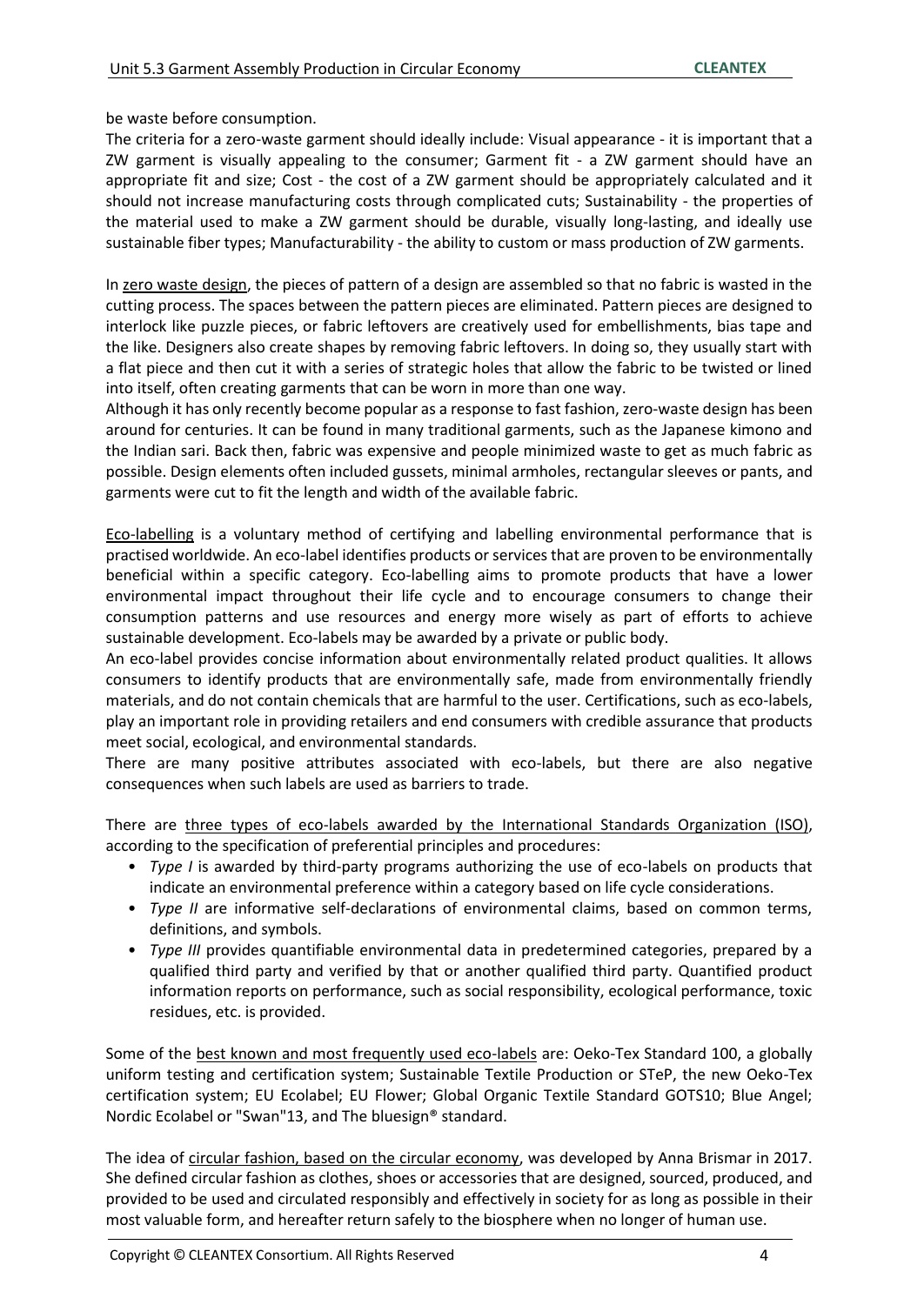The circular fashion economy has its advantages and disadvantages. Advantages of circular fashion economy are:

- reduced dependency on imported raw materials,
- creation of eco-friendly industries and jobs,
- eco-friendly brands benefit from a better public image,
- reduction of environmental damage caused by resource extraction.

Limitations of non-linear fashion are:

- dependency on consumer actions,
- difficulty in creating a new business model based on recycled goods,
- integration of the product life cycle from raw material to disposal.

The principles of the circular economy in the fashion industry that are relevant to the consumer perspective are:

- use, wash, and repair with care,
- consider loan, rent, swap or redesign instead of buying new,
- buy quality, as opposed to quantity.

Inovative sustainable concepts in textiles and clothing economy include various possibilities such as:

- Clothing for rent.
- Upcycling of clothes to non-clothing designers products.
- Do it yourself (DIY) upcycling.
- Producer-Customer interaction: repair, amendment, return.

Consumers want variety, sustainability and affordability. Rental models can give customers access to a variety of garments while reducing the demand for new garments. Short-term rental models offer a compelling value proposition, especially when considering changing customer needs such as rapidly evolving fashion preferences. In contrast to the past, when clothing was rented primarily for special occasions, the current rental wave has shifted to everyday clothing. This trend is driven in part by the younger generation's hunger for novelty, while at the same time being committed to sustainability. Rental extends the product lifecycle while providing the novelty that consumers desire. There are also concerns related to clothing rentals due to the need for more frequent cleaning and transportation.

Similar to the fashion industry, the interior design industry is also implementing innovative concepts of sustainable upcycling of clothes to non-clothing designers products. There are several manufacturers that upcycle textilesinto designer pieces, for example: upholstery, quilts, rugs, homeware, lighting, etc. Textile architecture and its textile-based construction technology are characterized by the light weight of embedded materials where upcycled textiles could be used. Nevertheless, this great potential has not yet been fully exploited by designers.

Do it yourself or so called DIY upcycling has also become applicable in today's world. Textile techniques occupy people in their free time as hobbies. They have therapeutic potential, as they train memory and motor skills. They can be incorporated into educational projects. Finally, DIY has made its way into fashion as a counterweight to the the mass production in fashion industry.

Producer-Customer interaction such as accessible services for users to keep their clothing longer through repair, redesign, washing, and storage, could help clothing retain its highest perceived and actual value. The importance of repair, alteration and restoration extends the life cycle of products and prevents them from needlessly ending up in landfills. Repairing clothing sends a clear message that "we do not want more, we want better." With the rise of mending clothes with monograms and personalised patches, customising clothes, for example with hand embroidery, has become popular again. Retailers could offer repairs and other services in their stores and partner with repair and restyle providers in local communities. Several brands already offer in-shop repairs and incentivize their customers to keep their garments in good condition.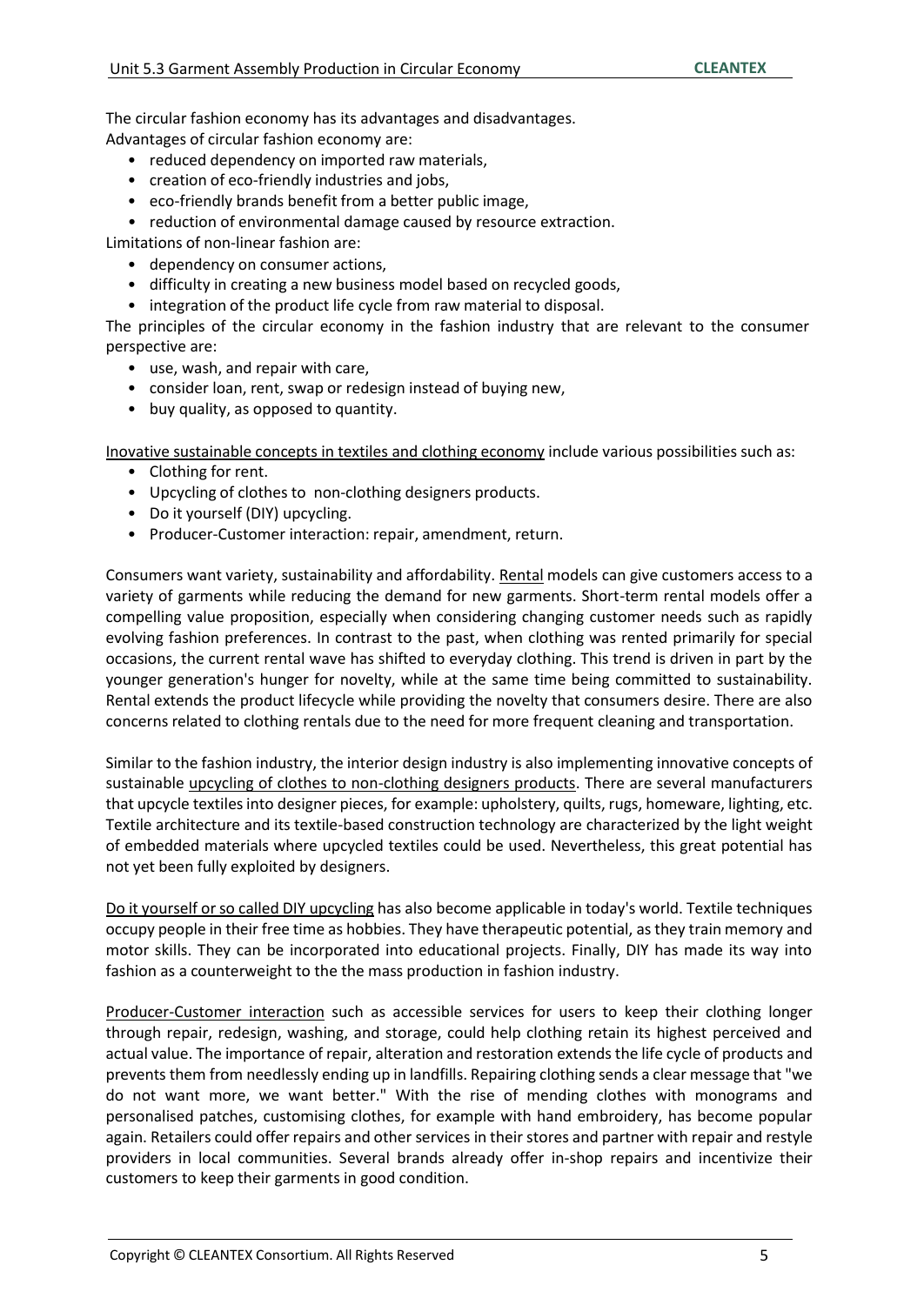#### USED AND INTERESTING REFERENCES

- Bhavdip Paldiya, Industry 4.0 for Textile and Apparel Industry, 2021. https://textilelearner.net/industry-4-0-for-textile-and-apparel-industry/
- Sustainable Apparel Production, Processing and Recycling. Editor: R. Blackburn, Woodhead Publishing Series in Textiles Book, 2016, ISBN 9781782423393[, https://doi.org/10.1016/B978-1-](https://doi.org/10.1016/B978-1-78242-339-3.00006-6) [78242-339-3.00006-6.](https://doi.org/10.1016/B978-1-78242-339-3.00006-6)
- <https://www.duerkopp-adler.com/>
- 'Stitch-free' garments the future of sewn industry. Apparel resources, 2013, [https://apparelresources.com/technology-news/manufacturing-tech/stitch-free-garmentst](https://apparelresources.com/technology-news/manufacturing-tech/stitch-free-garmentst-the-future-of-sewn-industry/)[the-future-of-sewn-industry/](https://apparelresources.com/technology-news/manufacturing-tech/stitch-free-garmentst-the-future-of-sewn-industry/)
- https://stealthweldedseam.com/
- M. A. Seif & M. M. Nasr, A comparative study of assembling methods of nonwoven bags traditional sewing vs welding seaming. International Journal of General Engineering and Technology, ISSN(P): 2278-9928; ISSN(E): 2278-9936, Vol. 5, Issue 6, Oct – Nov 2016
- Joining Textiles, Principles and Applications. Editor(s): I.Jones, G. K. Stylios, Woodhead Publishing Series in Textiles, 2013, ISBN: 9781845696276
- <http://www.dukane.eu/en/>
- https:/[/www.nucleusultrasonics.com/industries/fashion-sportswear/?lang=en](http://www.nucleusultrasonics.com/industries/fashion-sportswear/?lang=en)
- M. Bizjak, Texprocess 2019 Space for Progress. Tekstilec, 2019, 62(Priloga 2), SI 106-SI 11
- https://gerbersoftware.com/solutions/on-demand-production/
- E. Gökalp, M. Onuralp Gökal, P. Erhan Eren, Industry 4.0 Revolution in Clothing and Apparel Factories: Apparel 4.0. https:/[/www.researchgate.net/publication/332410328\\_](http://www.researchgate.net/publication/332410328_)
- What is Fair Trade Clothing & How is it Regulated (10 Essential Principles), Sewport, 2022. https://sewport.com/learn/fair-trade-clothing
- https:/[/www.fdm4.com/indsutry-4-apparel/#how-affects](http://www.fdm4.com/indsutry-4-apparel/#how-affects)
- https:/[/www.ff-packaging.com/en/ff-eco/fairtrade/](http://www.ff-packaging.com/en/ff-eco/fairtrade/)
- Katy O'Brien, The true cost of fast fashion, 2018. https:/[/www.fairtrade.org.uk/media](http://www.fairtrade.org.uk/media-)centre/blog/the-true-cost-of-fast-fashion/
- https:/[/www.patagonia.com/home/](http://www.patagonia.com/home/)
- Ross, C. B. : What is zero waste fashion design all about? https://www.the-sustainable-fashioncollective.com/2017/04/26/zero-waste-fashion-design
- Circular economy in the textile and footwear industry. Skills and competences for a sector renewal. Design4Circle, May 2019. p.14.
- T. Rissanen, Zero-waste fashion design : a study at the intersection of cloth, fashion design and pattern cutting, University of Technology, Sydney, 2013,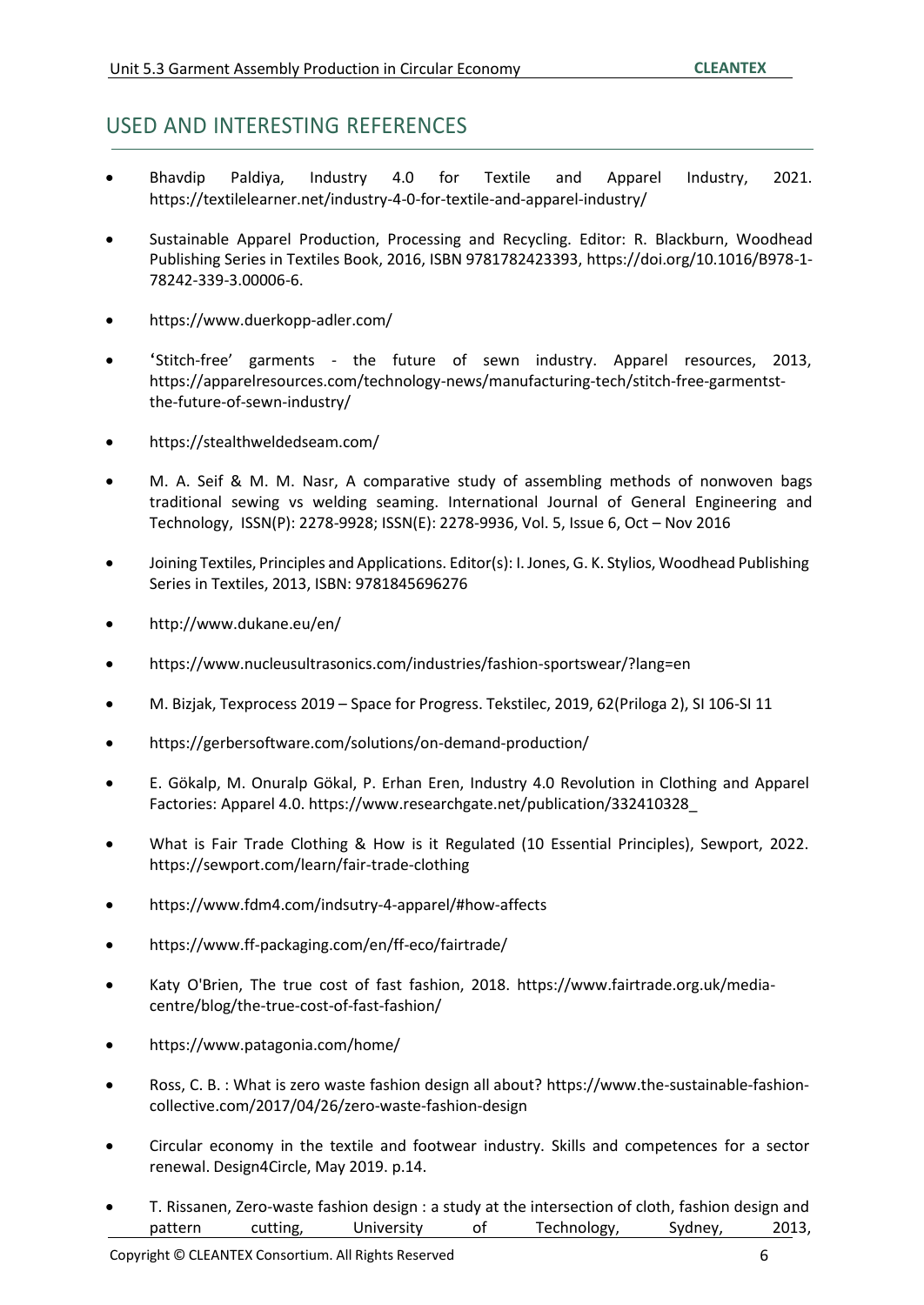https://opus.lib.uts.edu.au/handle/10453/23384

- F. Nursari & F. Husna Djamal: Implementing Zero Waste Fashion in Apparel Design. 6th Bandung Creative Movement International Conference in Creative Industries 2019 (6th BCM 2019) https://media.neliti.com/media/publications/293212-implementing-zero-waste-fashion-inappar-6d0f9339.pdf
- T. Rissanen, H. McQuillan, Zero Waste Fashion Design. London; New York: Fairchild Books, an imprint of Bloomsbury Publishing, Plc, [2016]. ISBN 978-1-4725-8198-3.
- https:/[/www.seamwork.com/magazine/2016/05/zero-waste-design](http://www.seamwork.com/magazine/2016/05/zero-waste-design)
- https:/[/www.fibre2fashion.com/industry-article/7350/the-art-of-designing-apparels-with-zero](http://www.fibre2fashion.com/industry-article/7350/the-art-of-designing-apparels-with-zero-)waste
- E. Saeidi & V. Schreffler Wimberley, Precious cut- exploring creative pattern cutting and draping for zero-waste design. International Journal of fashion design, technology and education, 2018 vol. 11, no. 2, 243–253.
- L. GUPTA & H. K. SAINI, Achieving Sustainability through Zero Waste Fashion-A Review Current World Environment., Vol. 15(2), 154-162 (2020)
- https:/[/www.shimaseiki.com/sustainability/](http://www.shimaseiki.com/sustainability/)
- A. Pasricha & R. Greeninger, Exploration of 3D printing to create zero-waste sustainable fashion notions and jewelry. Fashion and Textiles volume 5, Article number: 30 (2018)
- https://medium.com/sustech-2030/can-3d-printed-clothes-stop-the-scourge-of-fast-fashionwaste-2a766892f427)
- https://globalecolabelling.net/what-is-eco-labelling
- Žurga, Z., Forte Tavčer, P. Green Consumerism, Green Consumerism, Recognition and Consideration of Eco Labels at Textile Purchase. Tekstilec, 2013, vol. 56, no. 2, p. 100–110.
- A.K. Roy Choudhury: Development of Eco-labels for Sustainable Textiles. Roadmap to Sustainable textile and clothing. Environmental and Social Aspects of Textiles and Clothing Supply Chain. Edit by Subramanian Senthilkannan Muthu. Springer, 2014. p. 137-173.
- Moore, S. B., Wentz, M.: Eco-labeling for textiles and apparel. In Sustainable textiles. Woodhead Publishing 2009, p. 214-230.
- https:/[/www.oecd.org/env/policy-persectives-environmental-labelling-and-information](http://www.oecd.org/env/policy-persectives-environmental-labelling-and-information-)schemes.pdf
- https:/[/www.oeko-tex.com/en/our-standards/standard-100-by-oeko-tex](http://www.oeko-tex.com/en/our-standards/standard-100-by-oeko-tex)
- https:/[/www.oeko-tex.com/en/our-standards/step-by-oeko-tex](http://www.oeko-tex.com/en/our-standards/step-by-oeko-tex)
- https://ec.europa.eu/environment/ecolabel/index\_en.htm
- https:/[/www.europarl.europa.eu/sides/getDoc.do?type=IM-](http://www.europarl.europa.eu/sides/getDoc.do?type=IM-)PRESS&reference=20090331IPR53012&format=XML&language=EN 9.
- [http://www.global-standard.org](http://www.global-standard.org/)